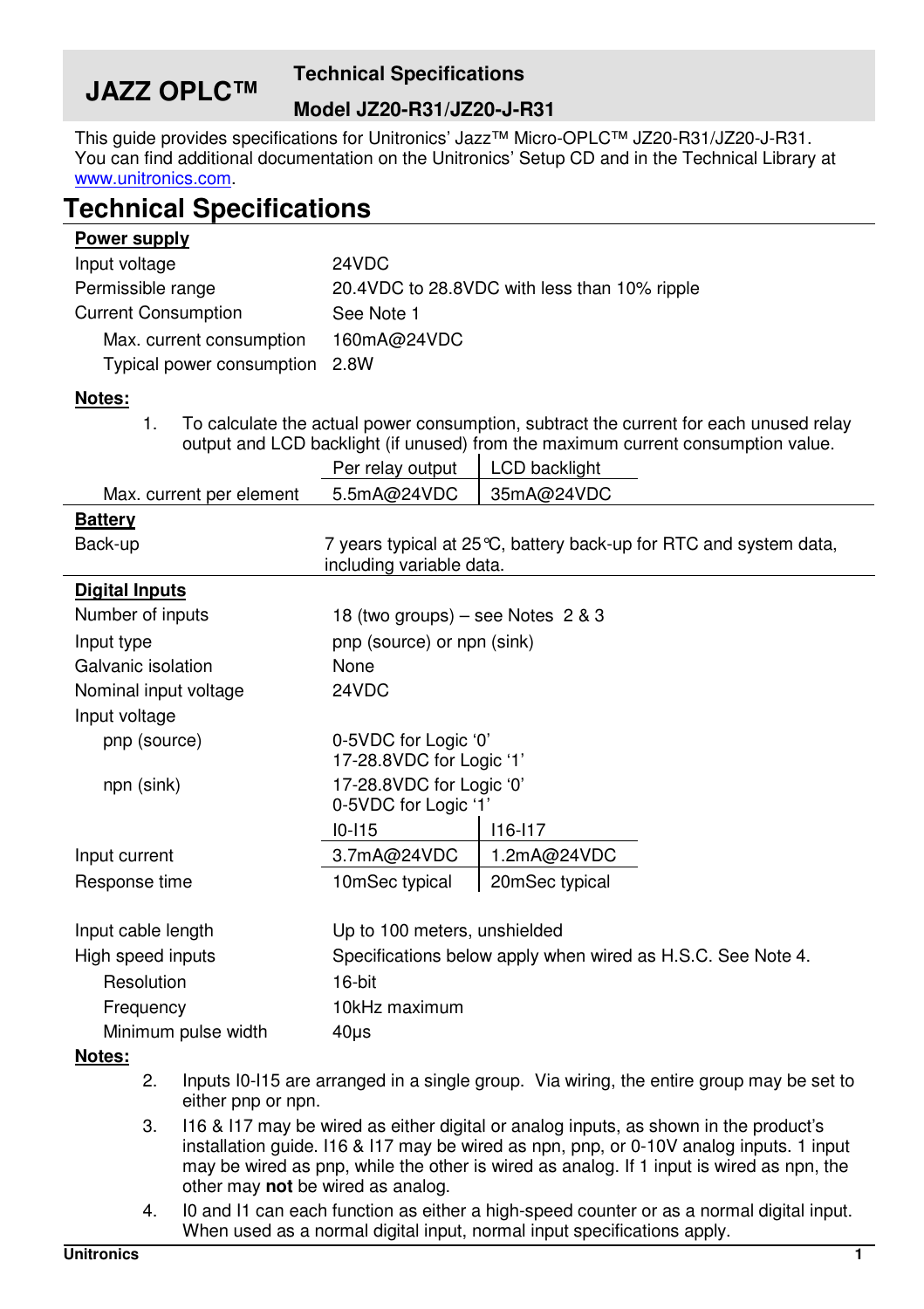| <b>Digital Outputs</b> |                                                                                                         |
|------------------------|---------------------------------------------------------------------------------------------------------|
| Number of outputs      | 11 relay (in two groups) – See Note 5                                                                   |
| Output type            | SPST-NO (Form A)                                                                                        |
| Isolation              | By relay                                                                                                |
| Type of relay          | Tyco PCN-124D3MHZ or compatible                                                                         |
| Output current         | 3A maximum per output (resistive load)<br>8A maximum total for common                                   |
| Rated voltage          | 250VAC / 30VDC                                                                                          |
| Minimum load           | 1mA@5VDC                                                                                                |
| Life expectancy        | 100k operations at maximum load                                                                         |
| Response time          | 10mS (typical)                                                                                          |
| Contact protection     | External precautions required (see Increasing Contact Life Span in<br>the product's Installation Guide) |
| Notes:                 |                                                                                                         |
| 5.                     | Outputs O0-O5 share a common signal.<br>Outputs O6-O10 share a common signal.                           |
| <b>Analog Inputs</b>   |                                                                                                         |
| Number of inputs       | 4 according to wiring as described above in Note 3                                                      |

| טוטעו וויט ווערווא     | $\tau$ , according to willing as acsomed above in role o |                                                                                                                                                                                                    |  |
|------------------------|----------------------------------------------------------|----------------------------------------------------------------------------------------------------------------------------------------------------------------------------------------------------|--|
|                        | ANO and AN1                                              | AN2 and AN3                                                                                                                                                                                        |  |
| Input range            | 0-20mA, 4-20mA                                           | $0-10VDC$                                                                                                                                                                                          |  |
| Input impedance        | $154\Omega$                                              | $20K\Omega$                                                                                                                                                                                        |  |
| Maximum input rating   | 30mA                                                     | 28.8V                                                                                                                                                                                              |  |
|                        |                                                          |                                                                                                                                                                                                    |  |
| Galvanic isolation     | None                                                     |                                                                                                                                                                                                    |  |
| Conversion method      |                                                          | Succesive approximation                                                                                                                                                                            |  |
| Resolution             | 10 or 12-bit (0 to 4095) (Via Software)                  |                                                                                                                                                                                                    |  |
| Conversion time        | many inputs are actually configured.                     | All analog inputs are updated every 8 PLC scans, regardless of how                                                                                                                                 |  |
| Precision              | $+2%$                                                    |                                                                                                                                                                                                    |  |
| Status indication      | value will be 4096.                                      | Yes – if an analog input deviates above the permissible range, its                                                                                                                                 |  |
| Input cable length     |                                                          | Up to 30 meters, shielded twisted pair                                                                                                                                                             |  |
|                        |                                                          |                                                                                                                                                                                                    |  |
| Display                |                                                          |                                                                                                                                                                                                    |  |
| Type                   | <b>STN LCD</b>                                           |                                                                                                                                                                                                    |  |
| Illumination backlight |                                                          | LED, yellow-green, software controlled<br>(LCD backlight; enables the display to be viewed in the dark)                                                                                            |  |
| Display size           | 2 lines, 16 characters long                              |                                                                                                                                                                                                    |  |
| Character size         | 5x8 matrix, 2.95x5.55mm                                  |                                                                                                                                                                                                    |  |
| Keyboard               |                                                          |                                                                                                                                                                                                    |  |
| Number of keys         |                                                          | 16 keys, including 10 user-labeled keys                                                                                                                                                            |  |
| Key type               | Metal dome, sealed membrane switch                       |                                                                                                                                                                                                    |  |
| Slides                 | order.                                                   | Slides may be installed in the operating panel faceplate to<br>custom-label the keys and logo picture. An extra logo slide is<br>included. A complete set of blank slides is available by separate |  |
|                        |                                                          |                                                                                                                                                                                                    |  |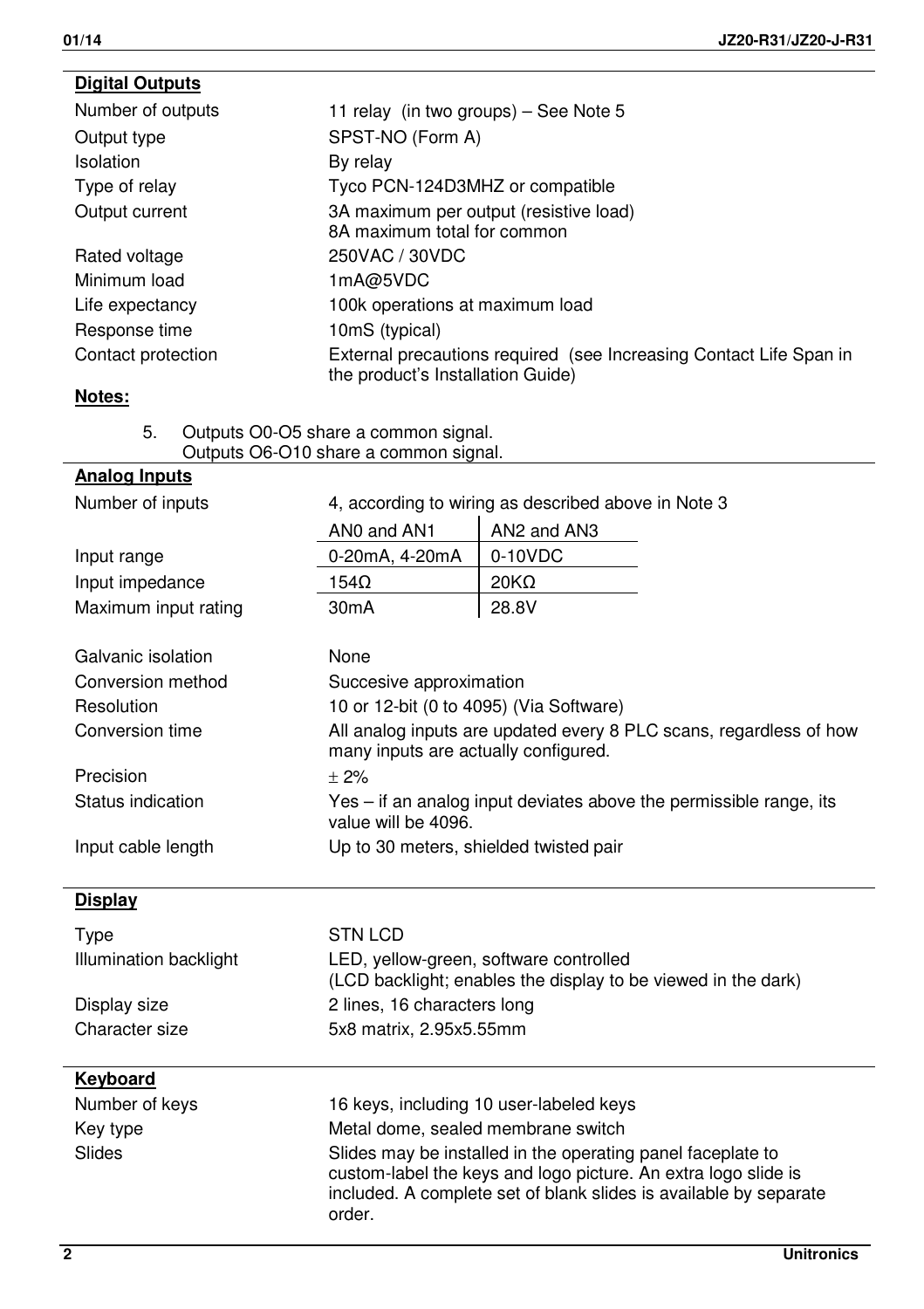| Program                                | See Note 6                                                                                                                       |
|----------------------------------------|----------------------------------------------------------------------------------------------------------------------------------|
| Ladder code memory                     | 48K (virtual)                                                                                                                    |
| Execution time                         | 1.5 $\mu$ Sec for bit operations (typical)                                                                                       |
| Memory bits (coils)                    | 256                                                                                                                              |
| Memory integers (registers),<br>16 bit | 256                                                                                                                              |
| Timers                                 | 64                                                                                                                               |
| HMI displays                           | 60 user-designed displays available                                                                                              |
| <b>HMI</b> variables                   | 64 HMI variables are available to conditionally display text and data.<br>List variables add up to 1.5K's worth of HMI capacity. |
| Communication                          | Via a built-in USB port or - Add-On module.See Note 6-9                                                                          |
| GSM-support                            | SMS messages to/from 6 phone GSM numbers, up to 1K of user-<br>designed messages. Supports Remote Access.                        |
| <b>MODBUS</b>                          | Supports MODBUS protocol, Master-Slave                                                                                           |
| Baud rate                              | According to add-on port module                                                                                                  |
| <b>USB</b>                             |                                                                                                                                  |
| Port type                              | Mini-B                                                                                                                           |
| Galvanic isolation                     | No                                                                                                                               |
| Specification                          | USB 2.0 compliant; full speed                                                                                                    |
| Baud rate range                        | 300 to 115200 bps                                                                                                                |
| Cable                                  | USB 2.0 compliant; up to 3m                                                                                                      |

### **Notes:**

- 6. The JZ20 built-in USB port may be used for programming. Add-on Modules are available by separate order for communication and cloning. Note that the USB port and an Add-on module cannot be physically connected at the same time
- 7. Add-on module JZ-PRG, with 6-wires communication cable (supplied in PRG kit – see the JZ-PRG Installation Guide) can be used: - for programming
	- to connect a modem
- 8. Add-on module JZ-RS4 (RS232/485), with a standard 4-wire communication cable can be used:
	- for programming
	- to communicate with other devices (including modems/GSM)
	- for RS485 networking.
- 9. Add-on module MJ20-ET1 enables communication over 100 Mbit/s TCP/IP network:
	- Programming/data exchange with Unitronics software;
	- Data exchange via MODBUS TCP as Master or Slave.